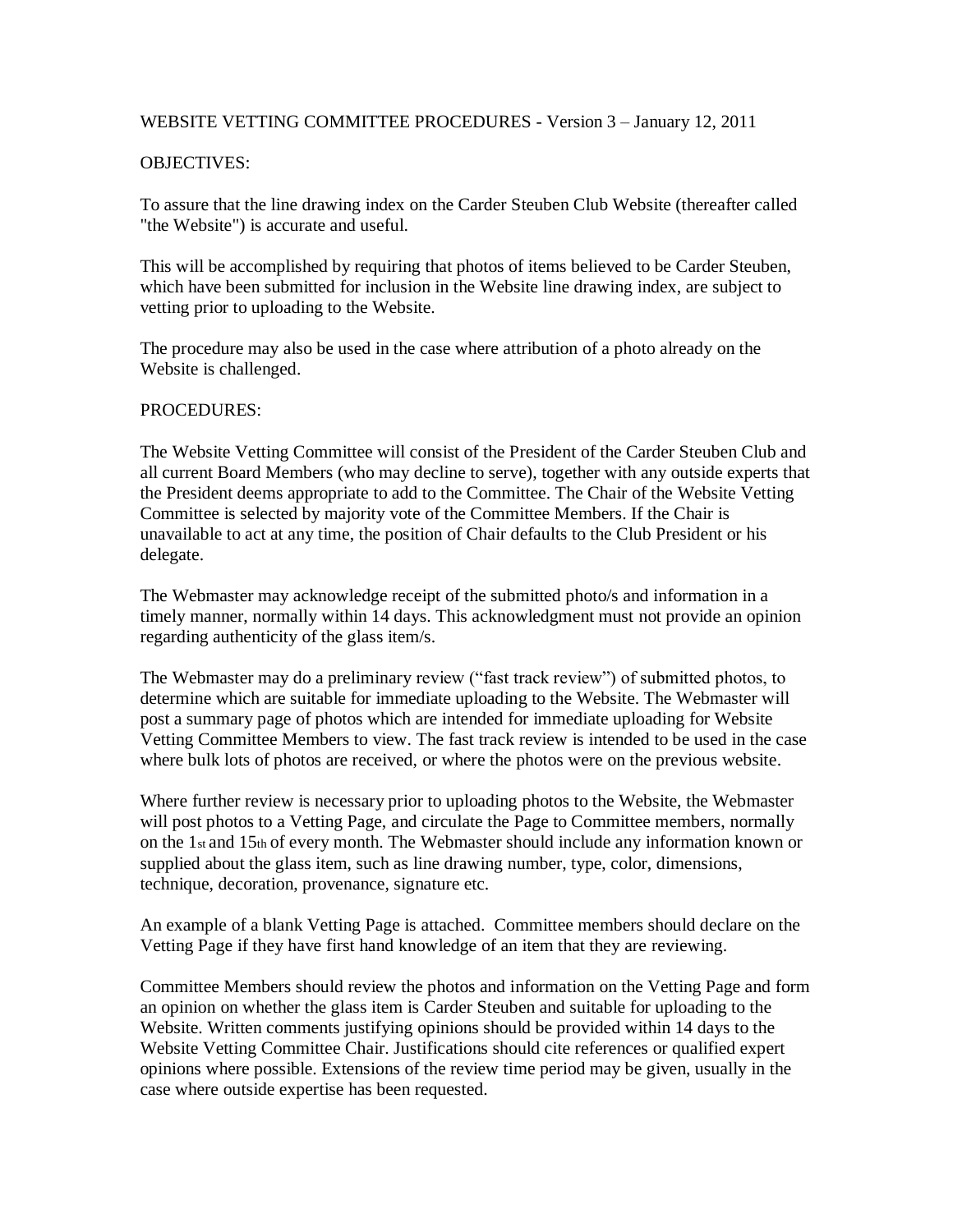Committee Members may abstain from this process if they feel their input is not useful.

The Website Vetting Committee Chair receives all opinions from the Committee Members and circulates all decisions rendered to the Committee Members by means of a Decision Summary Table.

If there are no comments on a particular glass item, or if there is a general consensus of opinion that the item should be uploaded to the Website, then the Chair informs the Webmaster that the photo is suitable for uploading to the Website.

The Webmaster may then notify the person who originally submitted the item that the piece has been included in the Website line drawing index.

Where there is any difference of opinion or uncertainty regarding a glass item, the photo and information is moved to an "Awaiting Decision" page maintained by the Webmaster. Glass items may remain on the "Awaiting Decision" indefinitely but may be sent for Vetting again at any time.

The Webmaster may then notify the person who originally submitted the item that the piece has not been included in the Website line drawing index.

A summary of uploaded pictures may be sent to the club's Blog Master by the Webmaster.

The Website Vetting Committee Chair will maintain records of the Committee Opinions and uploads to the Website line drawing index. It is expected that most, if not all, correspondence, information and photos will be electronic in format, and will be maintained electronically.